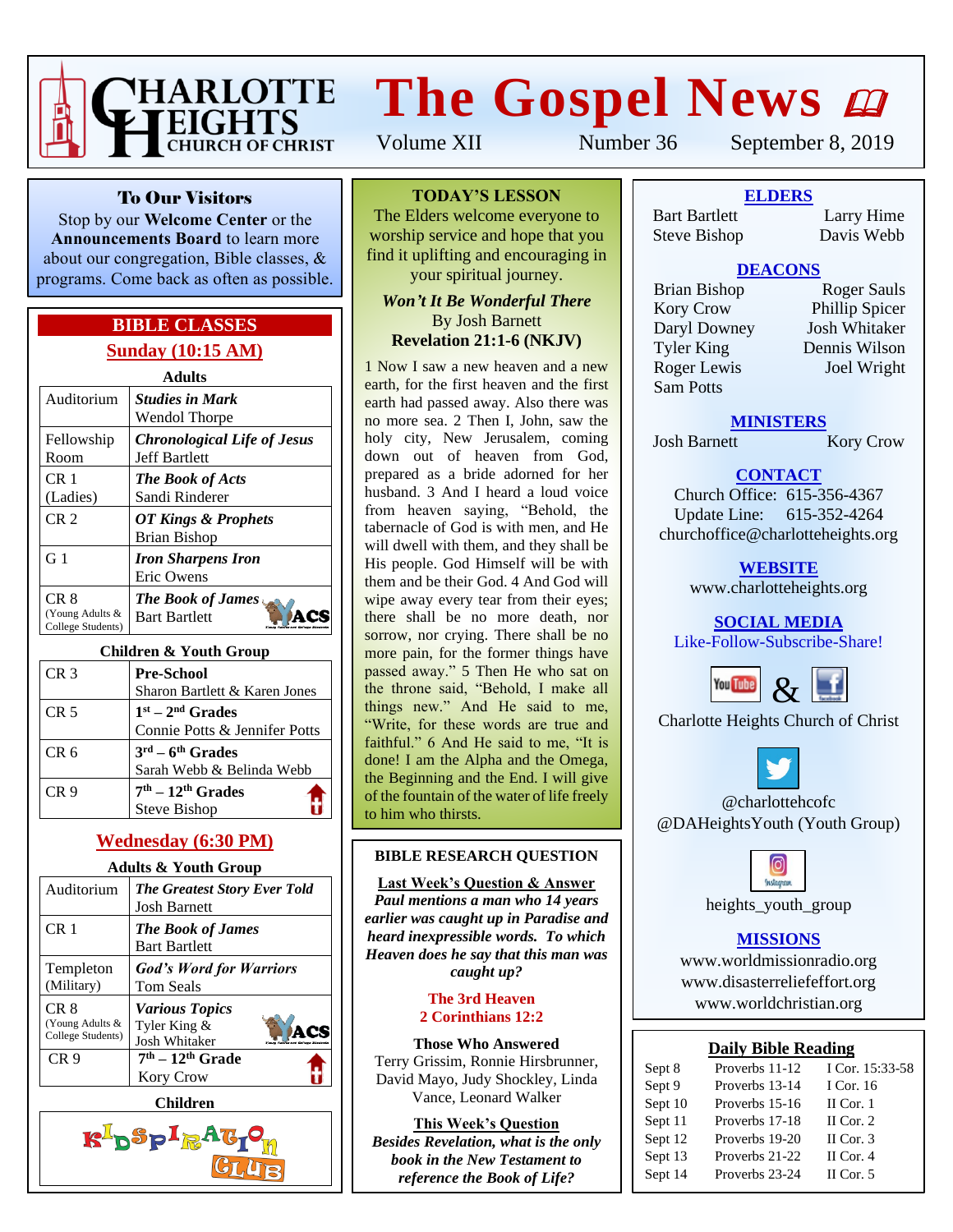## **Won't It Be Wonderful There**

What is the direction to get to your house? I guess it depends where we are. It's one way from the church building. It's another way from Dickson. It's another way from Rivergate. There may be multiple ways from one place because you can go by interstate or side roads only. I had a Hindu woman tell me that the way to God is like the many ways to Nashville. Each religion has its way to get to God. Every analogy or metaphor to support a religious idea is not right. I can use a metaphor to support anything, but that metaphor doesn't make it right. Yes, there are many ways to get to Nashville from different directions. There is one way to God.

That way is through Jesus Christ. (John 14:6) The way to God is much different than the way to an earthly city.

Where will Heaven be? I've read from some in the church that Heaven will be on earth. They cite the "new Heaven and new earth" verse in Revelation. They say the earth will be renewed by fire like the world was by water with the flood. The new earth is taken literally. James Rowe, who wrote the hymn "*Won't It Be Wonderful There*", didn't think Heaven was going to be here. His hymn teaches "There", as in somewhere else. I strongly believe that the Bible teaches that Heaven is somewhere else. I believe the greatest argument as to where



Heaven is located is when Jesus tells His disciples that He is leaving them in the upper room. *"In My Father's house are many mansions, if it were not so, I would have told you. I go to prepare a place for you. And if I go and prepare a place for you, I will come again and receive you to Myself; that where I am, there you may be also."* (John 14:2-3) That wasn't here. Jesus left the earth to prepare a place elsewhere. He didn't stay here to prepare a place here. We need to always be ready to give a defense regarding anything, especially our final resting place, Heaven. Won't it be wonderful there?

> In Him, **Josh Barnett**

#### **Upcoming Events**

**Monday Night for the Master September 9 (6:00)**

**Shower the People September 10 (7:00 – 9:00)**

**Ladies Bible Class Begins September 11 (10:00)**

**Homecoming - September 15** *See Page 3*

**Hope For Haiti's Children Joy Boxes Due - September 15**

**Brookdale Belle Meade Service September 22 (4:00)**

**CARE Team September 22 (After Evening Services)** Please Bring Food

> **Hope Lodge Workday September 28 (9:00-1:00)** *See Announcement*

**Prayer Day for Children September 29** *See Announcement*

**Mary, Queen of Angels Service September 29 (2:00)**

**Baby Shower – September 29 (2:00) Kristian Canady Beach** *See Announcement*

**Lads-To-Leaders Service September 29 (Evening Services)**

**Bordeaux Hospital – October 6** *Help transport the patients to worship.*

## Thank You

Gina is much better. Thanks to the congregation for their prayers and cards.

**Eric Owens**

## Thank You

Thank you for all the cards, prayers, and letters I received during the recovery from my accident. They surely brightened my day. In Christian Love,

**Angela Wilson**

## New Address

**Delphia Orton** has a new address. **NHC Place at the Trace 8353 Hwy 100, Room 302 Nashville, TN 37221**

#### Baby Shower – Kristian Beach September 29 (2:00)

There will be a Baby Shower for **Kristian Canady Beach** on September 29<sup>th</sup> at 2:00 in the Fellowship Room. Kristian is registered at Amazon and Target.

The Registry Link is *www.babylist.com/baby-kristian-beach.*

**If you would like to help with this shower, please meet in Room CR2 after Sunday School TODAY.**

## Sympathy

Sympathy is extended to Chuck Embry and family in the passing of his father**, Charles W. Embry, Sr.**, last Tuesday. The family will have private services. Please keep Chuck, Leslie, Chandler, and their family in your prayers.

## Welcome Our New Members

We welcome **Kris, Amy, Holt, Lanai, and Hiatt Thurman**, who placed membership last Sunday. Be sure to get to know them and make them welcome. Their address is **[301 Brunswick Place.](https://www.google.com/maps/search/?api=1&query=776+Harpeth+Bend+Dr.+Nashville%2C+TN+37221)**

**[Nashville, TN 37221](https://www.google.com/maps/search/?api=1&query=776+Harpeth+Bend+Dr.+Nashville%2C+TN+37221)**

## Hope Lodge – Workday September 28 (9:00-1:00)

We will be going to Hope Lodge on Saturday, September 28 to paint and reupholster 12 chair seats. We need 9 people to sign-up to help. There is a sign-up sheet on the Bulletin Board in the foyer.

## Prayer Day for Children September 29

**Potter Children's Home** is requesting that Churches of Christ across the nation join them on September  $29<sup>th</sup>$  to reflect and pray for the children of the world. Our services will focus on this effort. *See the poster on the Bulletin Board.*

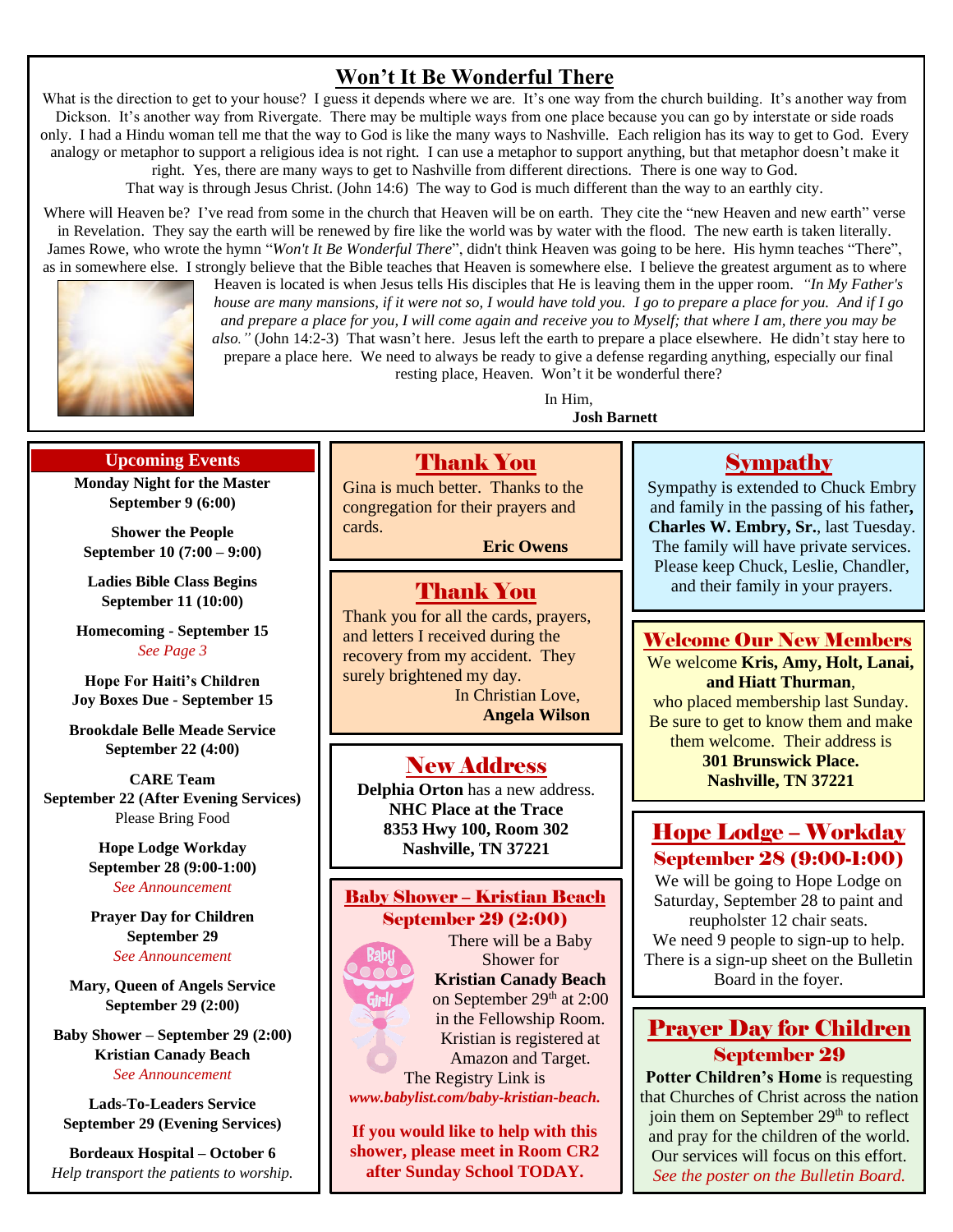

The mysterious man appeared again and gave us the next piece of the tablet. But, he took another one of the tourists back in the Time Tunnel with him. We have to complete the tablet in order to get them back.

Here is a picture of this week's tablet piece. Do you know any stories in the Book of Genesis about a Tower?



**Memory Verse** *For whatever things were written before were written for our learning, that we through the patience and comfort of the Scriptures might have hope.*

**-- Romans 15:4**



## Upcoming Events

- **Lads-To-Leaders Service – September 29**
- **Youth Devotional – September 29** After Evening Services
- **Hayride – October 19** (*Details coming soon*)
- **Celebration Youth Rally – November 1-3** o The cost is \$80.
	- o Deadline to sign-up is October 2.
	- o This trip is always a highlight of our year. Don't miss it!



#### **These Clubbers received Patches this week for Memory Work.**

| <b>Name</b>             | Age                     |
|-------------------------|-------------------------|
| <b>Axton Bartlett</b>   | Pre-K                   |
| <b>Olivia Cart</b>      | 2 <sup>nd</sup>         |
| <b>Ezra D'Artenay</b>   | $\mathbf K$             |
| <b>Kennidy Ewing</b>    | $\mathbf K$             |
| <b>Ella Mae Green</b>   | $\overline{\mathbf{K}}$ |
| <b>Kinsley Jarrell</b>  | 1 <sup>st</sup>         |
| <b>Carter King</b>      | $\mathbf K$             |
| <b>Ben Whitaker</b>     | $\mathbf K$             |
| <b>Nicholas Barnett</b> | 3 <sup>rd</sup>         |
| <b>Halle Bishop</b>     | 4 <sup>th</sup>         |
| <b>Josiah D'Artenay</b> | 4 <sup>th</sup>         |
| <b>Samuel Green</b>     | 4 <sup>th</sup>         |
| <b>Ty Madden</b>        | 3rd                     |
| <b>Anna Whitaker</b>    | 4 <sup>th</sup>         |
| <b>Nate Barnett</b>     | 6 <sup>th</sup>         |
| <b>Kylie Crow</b>       | 5 <sup>th</sup>         |
| <b>Lillie Crow</b>      | 5 <sup>th</sup>         |
| <b>Savannah Goad</b>    | 5 <sup>th</sup>         |

**Kidspiration** Club meets on **Wednesday** Evenings from 6:15 to 7:45.

This week is Silly Sock Night!  $\overline{\mathcal{L}}$ Don't forget to wear yours! I

2771777

## 2019 Homecoming September 15, 2019

**This is the 12th anniversary of Charlotte Heights!** *Flyers are available in the foyer.*

## **Homecoming Meal**

**There is a list in the foyer where you can sign-up to bring food for the Homecoming Meal. Please sign-up to bring Side Items and Desserts. Please make at least 10 servings. See Mark Collins, if you have any questions.**

## **Planning Meeting**

There will be an important meeting **TODAY** after Sunday School in the Fellowship Room for everyone who is helping with Homecoming. **It is important that everyone who is involved be there.** Homecoming

## Sunday Night Sermons



Josh has placed a box in the foyer for anyone wanting to submit a Biblical question. You may put it in the box with no name. Josh will dedicate the last Sunday night sermon of each month to answer the questions from a Biblical standpoint.